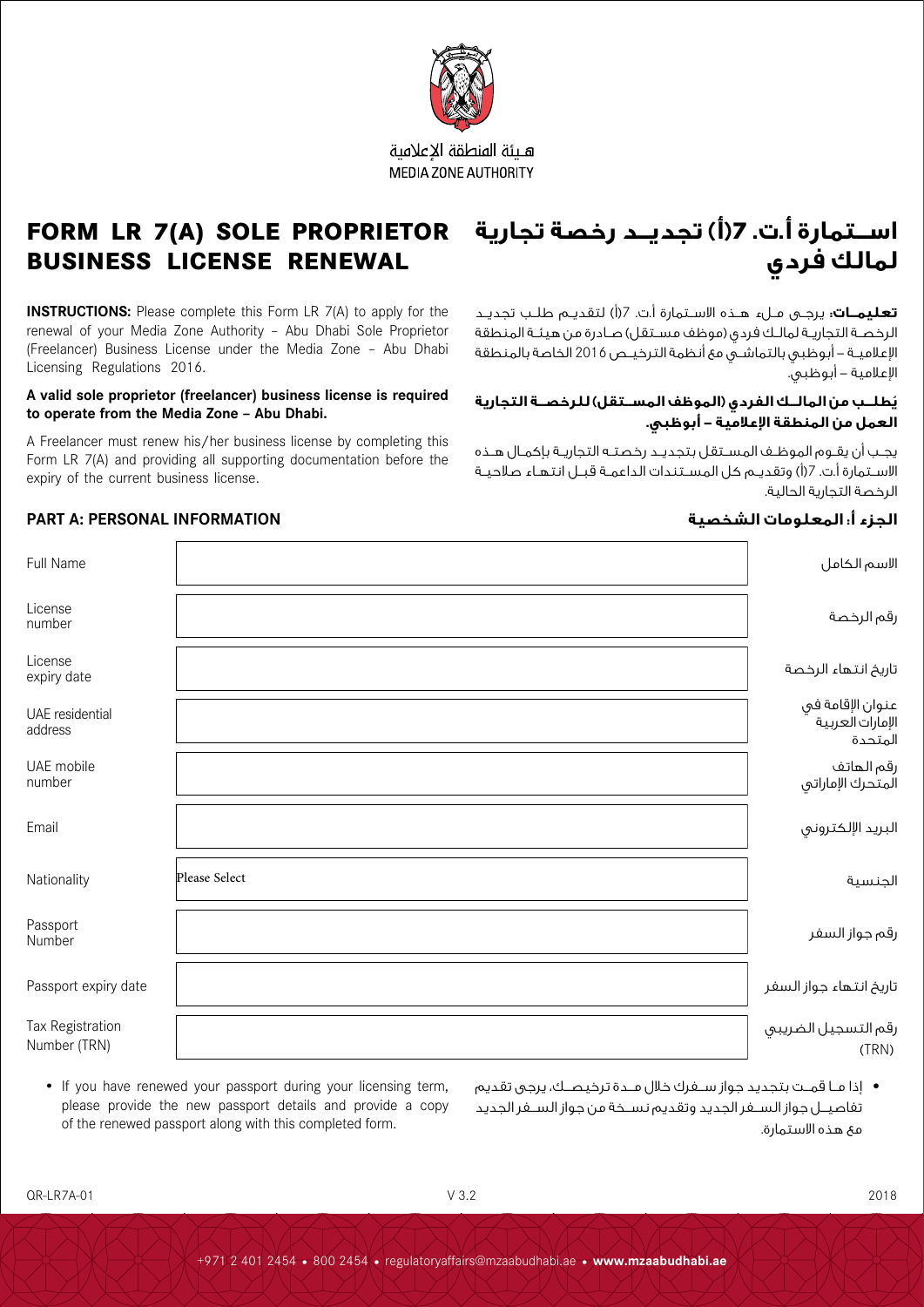

# **الجزء ب: أنشطة الموظف المستقل**

**PART B: FREELANCER ACTIVITIES** • Please state the activities listed on your license:

 يرجى ذكر األنشطة المذكورة في رخصتك:

**اإلعالميـة - أبـو ظبـي خـال مـدة الرخصـة**

تقديم معلومات عن هذه األعمال.

**الجـزء ت: تفاصيـل عـن األعمـال التـي تـم إنجازهـا بالمنطقـة** 

● ســتقوم الهيئة بمراجعة الأعمــال التى أنجزتهــا بالمنطقة الإعلامية – أبوظبي خالل مدة رخصتك كجزء من عملية التجديد. قد تقوم الهيئة بالتواصل مع الشركات/األشـــخاص الذين عملت معهم وتطلب منهم

 **يرجـــى إكمال الجدول أدناه عن تفاصيل األعمال التي أنجزتها** 

**بالمنطقة اإلعالمية - أبوظبي خالل فترة ترخيصك.**

# **PART C: DETAILS ABOUT THE WORK UNDERTAKEN IN THE MEDIA ZONE – ABU DHABI DURING THE LICENSE TERM**

- As part of the renewal process, the Authority will review the work you have undertaken in the Media Zone – Abu Dhabi during your license term. The Authority may contact the companies/individuals which you have worked with and ask them to provide references.
- **• Please complete the below table to detail the work you have undertaken in the Media Zone – Abu Dhabi during the license period.**

| <b>Company Name</b><br>اسم الشركة | <b>Company Contact</b><br>(contact's name,<br>email & phone number)<br>معلومات الاتصال بالشركة<br>(اسم الشخص والبريد الإلكتروني<br>ورقم الهاتف) | <b>Freelancer</b><br>activity you<br>performed<br> أنشطة الموظف<br>المستقل<br>المنجزة | <b>Description of</b><br>project/<br>work undertaken<br>وصف المشروع/<br>الأعمال المنجزة | Date of<br>work<br>(mm/yy)<br>  تاريخ العمل<br>(شهر/سنة) | <b>Duration</b><br>of work<br>$#$ of days)<br>مدة العمل<br>(عدد الأيام) | <b>Total fee</b><br>for work<br>(AED)<br><b>إجمالي</b><br><b>الأجور</b><br>(بالدرهم) |
|-----------------------------------|-------------------------------------------------------------------------------------------------------------------------------------------------|---------------------------------------------------------------------------------------|-----------------------------------------------------------------------------------------|----------------------------------------------------------|-------------------------------------------------------------------------|--------------------------------------------------------------------------------------|
|                                   |                                                                                                                                                 |                                                                                       |                                                                                         |                                                          |                                                                         |                                                                                      |
|                                   |                                                                                                                                                 |                                                                                       |                                                                                         |                                                          |                                                                         |                                                                                      |
|                                   |                                                                                                                                                 |                                                                                       |                                                                                         |                                                          |                                                                         |                                                                                      |
|                                   |                                                                                                                                                 |                                                                                       |                                                                                         |                                                          |                                                                         |                                                                                      |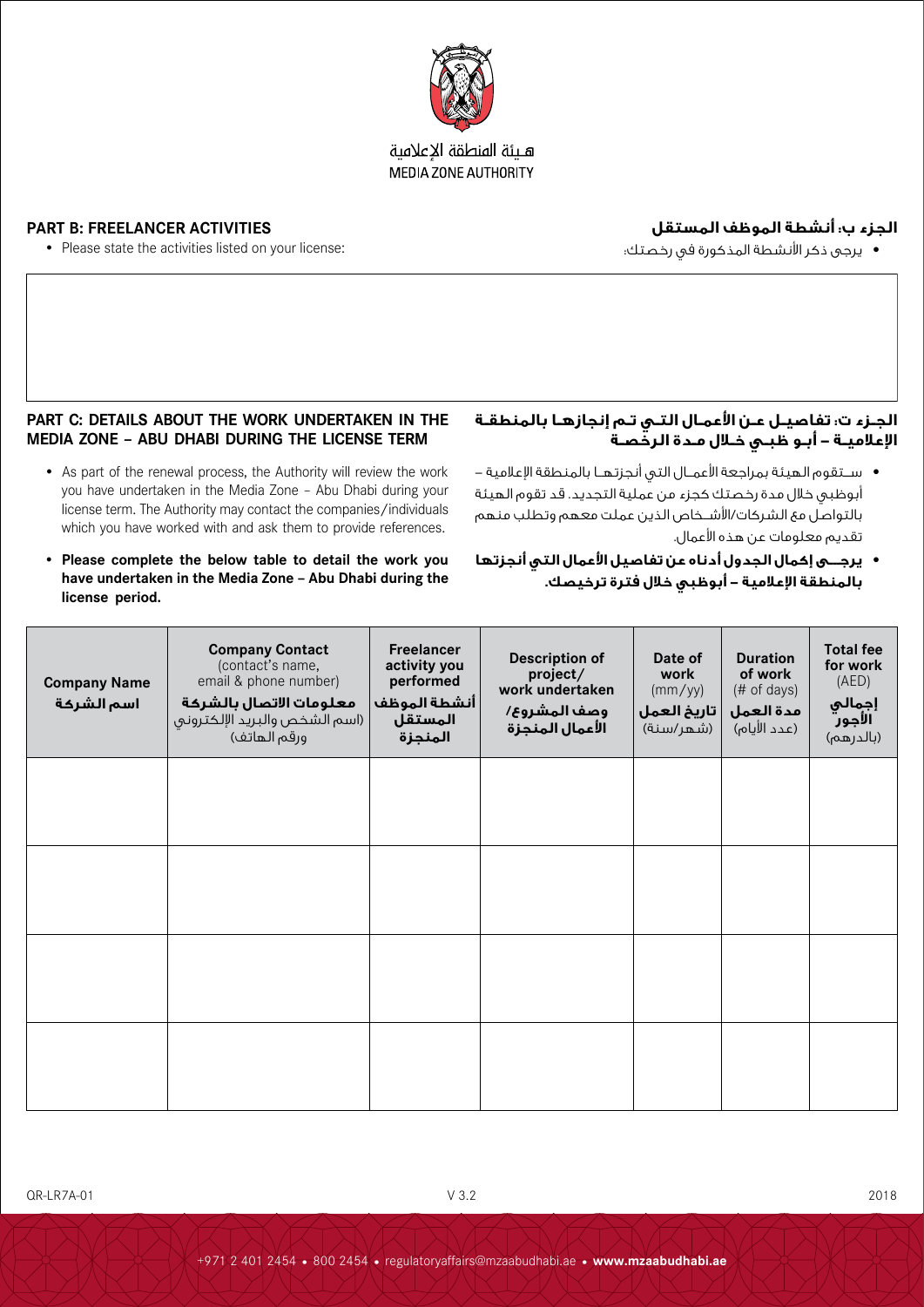

| <b>Company Name</b><br>اسم الشركة | <b>Company Contact</b><br>(contact's name,<br>email & phone number)<br>معلومات الاتصال بالشركة<br>(اسم الشخص والبريد الإلكتروني<br>ورقم الهاتف) | Freelancer<br>activity you<br>performed<br>أنشطة الموظف<br>المستقل<br>المنجزة | <b>Description of</b><br>project/<br>work undertaken<br>وصف المشروع/<br>الأعمال المنجزة | Date of<br>work<br>(mm/yy)<br>تاريخ العمل<br>(شهر/سنة) | <b>Duration</b><br>of work<br>(# of days)<br>مدة العمل<br>(عدد الأيام) | <b>Total fee</b><br>for work<br>(AED)<br>إجمالي<br>الأجور<br>(بالدرهم) |
|-----------------------------------|-------------------------------------------------------------------------------------------------------------------------------------------------|-------------------------------------------------------------------------------|-----------------------------------------------------------------------------------------|--------------------------------------------------------|------------------------------------------------------------------------|------------------------------------------------------------------------|
|                                   |                                                                                                                                                 |                                                                               |                                                                                         |                                                        |                                                                        |                                                                        |
|                                   |                                                                                                                                                 |                                                                               |                                                                                         |                                                        |                                                                        |                                                                        |
|                                   |                                                                                                                                                 |                                                                               |                                                                                         |                                                        |                                                                        |                                                                        |
|                                   |                                                                                                                                                 |                                                                               |                                                                                         |                                                        |                                                                        |                                                                        |
|                                   |                                                                                                                                                 |                                                                               |                                                                                         |                                                        |                                                                        |                                                                        |
|                                   |                                                                                                                                                 |                                                                               |                                                                                         |                                                        |                                                                        |                                                                        |

Should you need to provide any additional information please use the continuation page.

> **هــل توجــد لديــك أي معلومــات إضافية ترغــب بأن نأخذهــا بعين االعتبــار عن األعمال التي قمت بها في المنطقة اإلعالمية - أبوظبي خالل فترة ترخيصك، ومن شأنها أن تدعم طلبك للتجديد؟**

الرجاء استخدام الصفحة التكميلية في حالة إعطاء بيانات إضافية.

**Do you have any additional information that you would like us to consider about the work you have undertaken in the Media Zone – Abu Dhabi during the license period that would support your renewal application?**

QR-LR7A-01 V 3.2 2018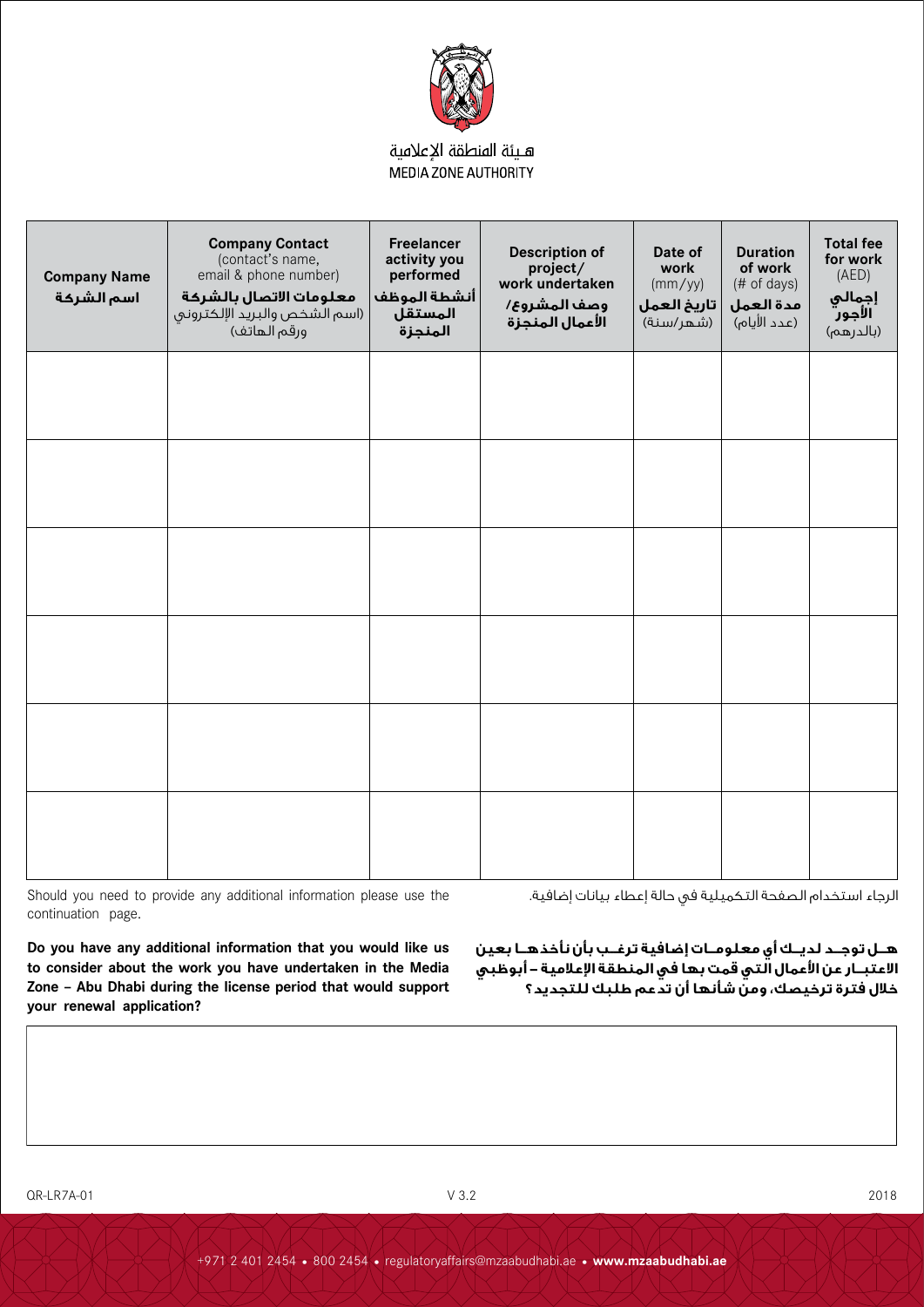

#### **PART D: DETAILS ABOUT THE UPCOMING WORK YOU HAVE PLANNED IN THE MEDIA ZONE – ABU DHABI**

- **الجــزء ث: تفاصيل عــن األعمال التي خططــت للقيام بها في المنطقة اإلعالمية** – **أبوظبي**
- To support your license renewal application, please provide details of upcoming work and projects you have planned in the Media Zone – Abu Dhabi. As part of the renewal process, the Authority will review the upcoming work you have planned in the Media Zone – Abu Dhabi and may contact the companies/individuals to confirm that the work is planned.
- يرجـــى تقديـــم تفاصيل عن األعمال أو المشـــاريع القادمة التي خططت للقيـــام بهـــا فـــي المنطقـــة اإلعالميـــة - أبوظبـــي لدعم طلـــب تجديد رخصتـــك. وكجزء من عملية التجديد ســـتقوم الهيئة بمراجعة األعمال القادمـــة التـــي خططـــت لهـــا فـــي المنطقـــة اإلعالميـــة - أبوظبي وقد تتواصل مع الشركات/األفراد للتأكد من األعمال المخطط لها.

| <b>Company Name</b><br>اسم الشركة | <b>Company Contact</b><br>(contact's name,<br>email & phone number)<br>معلومات الاتصال بالشركة<br>(اسم الشخص والبريد الإلكتروني<br>ورقم الهاتف) | Freelancer<br>activity you<br>will perform<br> أنشطة الموظف<br>المستقل التي<br>سيتم إنجازها | <b>Description of</b><br>project/work<br>to undertake<br>وصف المشروع/<br>الأعمال التي سيتم<br>إنجازها | Date of<br>work<br>(mm/yy)<br>  تاريخ العمل<br>(شهر/سنة) | <b>Duration</b><br>of work<br>(# of days)<br>مدة العمل<br>(عدد الأيام) | <b>Total fee</b><br>for work<br>(AED)<br>إجمالي<br>الأجور<br>(بالدرهم) |
|-----------------------------------|-------------------------------------------------------------------------------------------------------------------------------------------------|---------------------------------------------------------------------------------------------|-------------------------------------------------------------------------------------------------------|----------------------------------------------------------|------------------------------------------------------------------------|------------------------------------------------------------------------|
|                                   |                                                                                                                                                 |                                                                                             |                                                                                                       |                                                          |                                                                        |                                                                        |
|                                   |                                                                                                                                                 |                                                                                             |                                                                                                       |                                                          |                                                                        |                                                                        |
|                                   |                                                                                                                                                 |                                                                                             |                                                                                                       |                                                          |                                                                        |                                                                        |
|                                   |                                                                                                                                                 |                                                                                             |                                                                                                       |                                                          |                                                                        |                                                                        |
|                                   |                                                                                                                                                 |                                                                                             |                                                                                                       |                                                          |                                                                        |                                                                        |
|                                   |                                                                                                                                                 |                                                                                             |                                                                                                       |                                                          |                                                                        |                                                                        |

Should you need to provide any additional information please use the continuation page.

الرجاء استخدام الصفحة التكميلية في حالة إعطاء بيانات إضافية.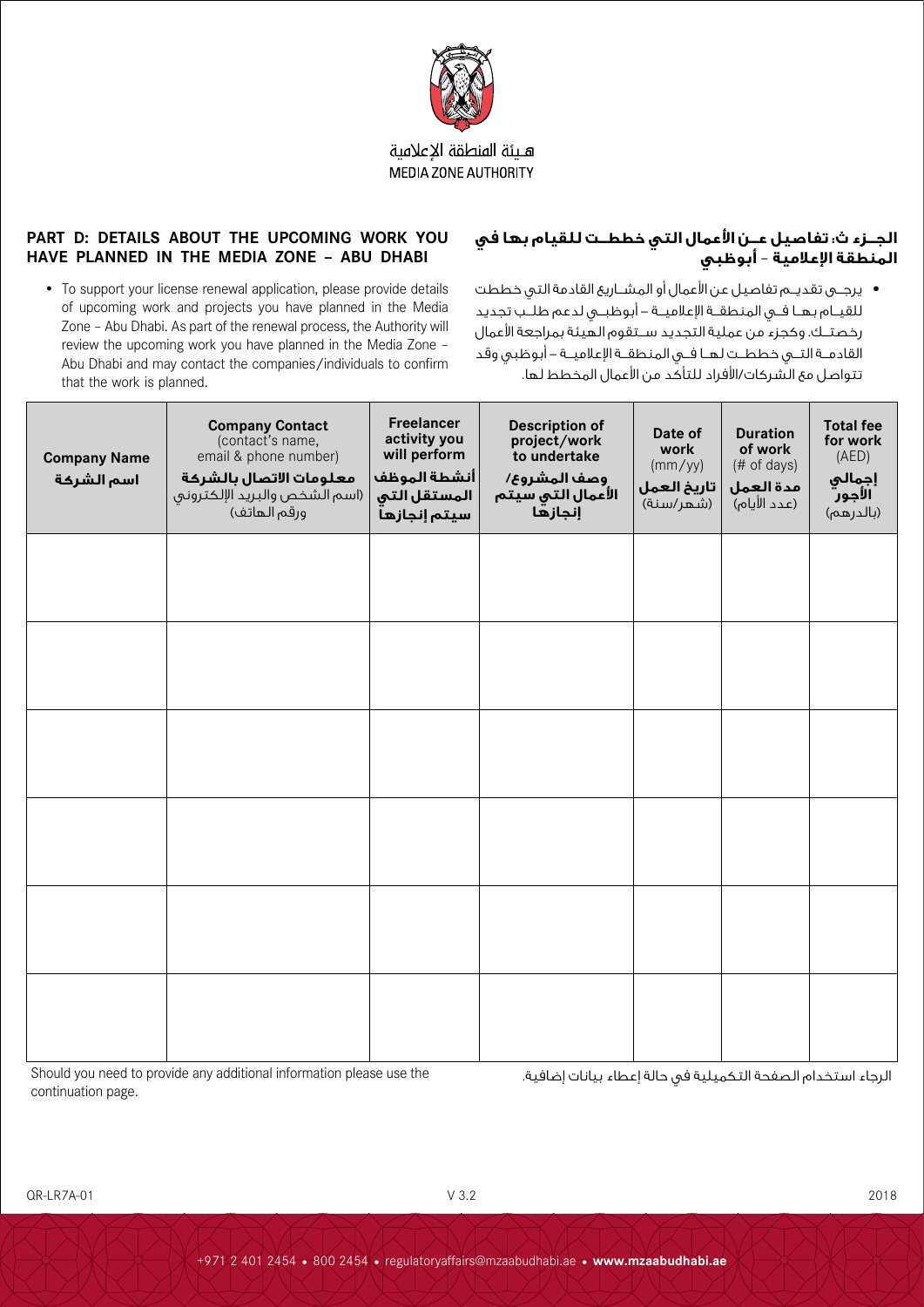

# **الجزء ج: الرسوم والدفع PAYMENT & FEES :E PART**

ِ<br>ا اصرّح واقرّ بما يلي:

اإلعالمية – أبوظبي ؛

واعتقادي؛

ذات الصلة.

i. أننــي قــرأت واســتوعبت أنظمــة الترخيــص 2016 الخاصــة بالمنطقــة

يتوجب إرفاق شيك بالمبلغ المحدد صادر باسم **هيئة المنطقة اإلعالمية- أبوظبــي** عنــد تقديم هذه االســتمارة )نقديًا أو عن طريق شــيك أو بالبطاقة .<br>المغطاة) إلى صرّاف المنطقة الإعلامية – أبوظبي أو بحوالة بنكية إلى:

ii. كل المعلومات المقدمة (بضمنها المرفقات) كجزء من هذه الاسـتمارة أ.ت. 7(أ) وأي وثائــق أخــرى مقدمــة كاملــة ودقيقــة حســب معرفتــي

.<br>iii. يمكــن الإفصــاح عـن كل المعلومات المقدّمة (بمـا في ذلك أي مرفقات) إلــى الجهـات المســؤولة عن معالجــة هــذه الاســتمارة أ.ت. 7(أ)، ويمكن لمفــوض ترخيــص الشــركات أو هيئــة المنطقــة اإلعالميــة - أبوظبــي

iv. أننــي ســأقوم بدفــع الرســوم والدفعــات المطلوبــة بالكامل، وتشــمل رسوم الترخيص، رسوم الكفالة والتأمين الصحى (حيث ينطبق ذلك)، وذلك قبل إصدار الرخصة التجارية للمالك الفردي الخاصة بي؛ و

v. يمكــن لهيئــة المنطقــة اإلعالميــة – أبوظبــي أو أي مــن ممثليهــا التواصل معي بخصوص هذه االســتمارة أ.ت. 7)أ( أو أي من الموضوعات

الإفصاح عنها لأي طرف آخر حسبما هو ضروري؛

You must enclose a cheque made payable to **Media Zone Authority – Abu Dhabi** for the correct fee when submitting this form or submit payment (by cash, cheque or credit card) to the Media Zone – Abu Dhabi cashier or by bank transfer to

| <b>TOTAL FEE INCLUDED (please insert)</b> |                                                                                   | <b>AED</b> | درهم                                                                 | إجمالى الرسوم (الرجاء ذكر المجموع)      |
|-------------------------------------------|-----------------------------------------------------------------------------------|------------|----------------------------------------------------------------------|-----------------------------------------|
| $\Box$ 1,000 AED per additional activity  |                                                                                   |            |                                                                      | ر 1,000 درهم مقابل کل نشاط إضافی $\Box$ |
|                                           | $\Box$ 3,500 AED for a 12 months license, which includes up to 3 activities       |            | □ 3,500 درهم مقابل رخصة لمدة <u>12 أشهر</u> تتضمن 3 أنشطة بحد أقصى.  |                                         |
|                                           | $\Box$ 1,750 AED for a <u>6 months</u> license, which includes up to 3 activities |            | □ 1,750 درهم مقابل رخصة لمدة <u>6 أشهر، تتضمن 3 أ</u> نشطة بحد أقصى. |                                         |
| Fees must be paid in advance as follows:  |                                                                                   |            |                                                                      | يتوجب الدفع مسبقاً بالشكل التالى:       |
| <b>Branch</b>                             | Main Branch Abu Dhabi                                                             |            | الفرع الرئيسي، أبوظبي                                                | الغرع                                   |
| <b>IBAN</b>                               | AE430030010197684020001                                                           |            | AE430030010197684020001                                              | الرقم الدولى للحساب البنكى              |
| Account Name                              | MEDIA ZONE AUTHORITY - ABU DHABI                                                  |            | هيئة المنطقة الإعلامية – أبوظبى                                      | اسم الحساب                              |
| Account No                                | 10197684020001 - AED                                                              |            | 10197684020001 - AED                                                 | حساب رقم                                |
| Bank                                      | Abu Dhabi Commercial Bank                                                         |            | بنك أبوظبى التجارى                                                   | البنك:                                  |

# **الجزء ح: التصريح DECLARATION :F PART**

I declare and agree that:

- i. I have read and understood the Media Zone Abu Dhabi Licensing Regulations 2016;
- ii. All information submitted (including attachments) as part of this Form LR 7(A) and any other application documentation submitted is complete and accurate to the best of my knowledge and belief;
- iii. All information submitted (including any attachments) may be disclosed to parties who will be involved in the processing of this Form LR 7(A) and may also be disclosed by the Registrar or the Media Zone Authority – Abu Dhabi to a third party as required;
- iv. I will pay in full all required fees and payments, including the licensing fee, sponsorship fees and health insurance fee (where relevant), prior to the issue of my renewed sole proprietor business license; and
- v. The Media Zone Authority Abu Dhabi or any of its representatives may contact me regarding this Form LR 7(A) or any other related matter.

| Name      | الاسم   |
|-----------|---------|
| Signature | التوقيع |
| Date      | التاريخ |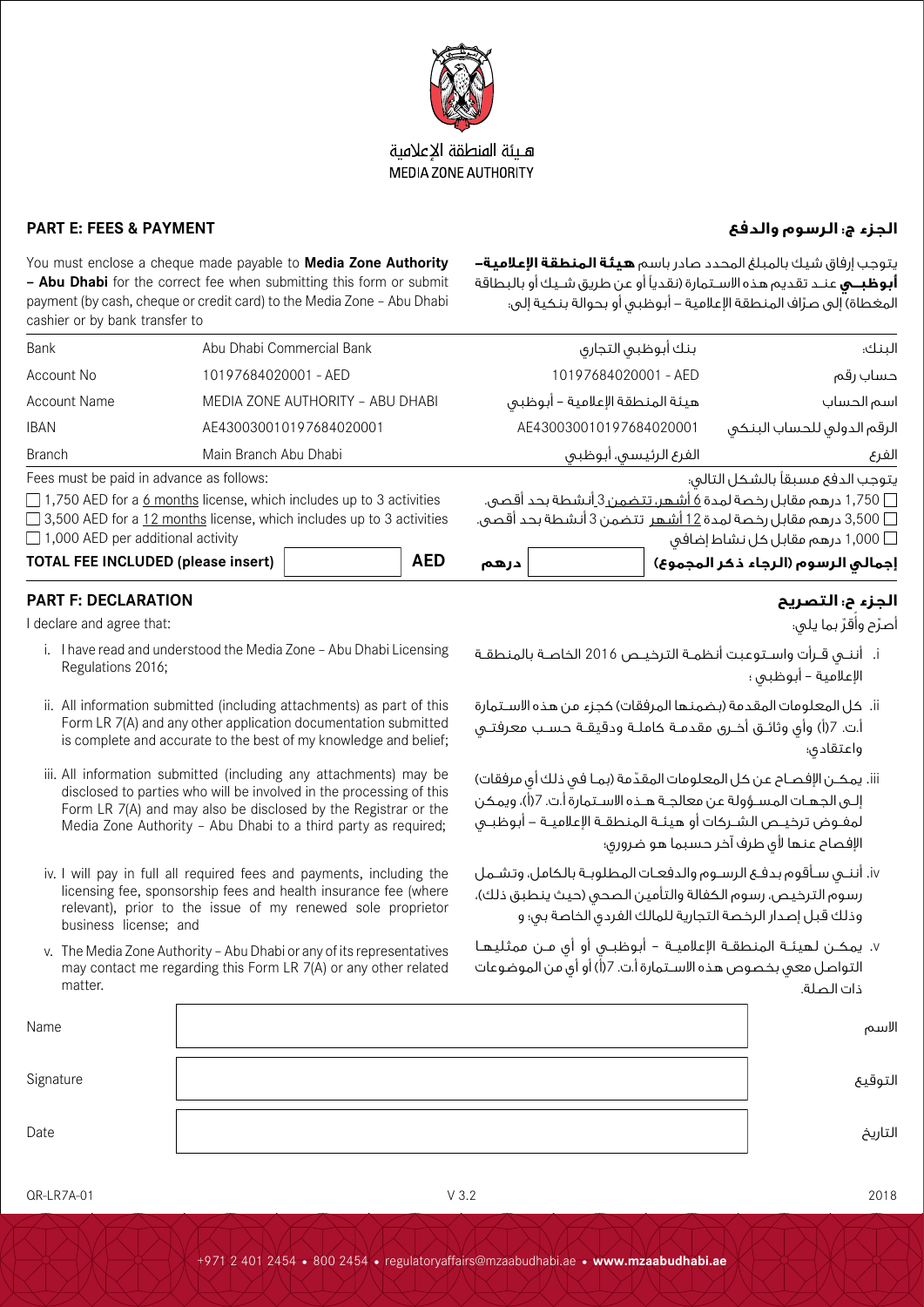

#### **الصفحات التكميلية CONTINUATION PAGE:**

#### **PART C: DETAILS ABOUT THE WORK UNDERTAKEN IN THE MEDIA ZONE – ABU DHABI DURING THE LICENSE TERM**

**الجزء ت: تفاصيل عن األعمال التي تم إنجازها بالمنطقة اإلعالمية - أبو ظبي خالل مدة الرخصة**

| <b>Company Name</b><br>اسم الشركة | <b>Company Contact</b><br>(contact's name,<br>email & phone number)<br>معلومات الاتصال بالشركة<br>(اسم الشخص والبريد الإلكتروني<br>ورقم الهاتف) | Freelancer<br>activity you<br>performed<br> أنشطة الموظف<br>المستقل<br>المنجزة | <b>Description of</b><br>project/<br>work undertaken<br>وصف المشروع/<br>الأعمال المنجزة | Date of<br>work<br>(mm/yy)<br>  تاريخ العمل<br>(شهر/سنة) | <b>Duration</b><br>of work<br>(# of days)<br>مدة العمل<br>(عدد الأيام) | <b>Total fee</b><br>for work<br>(AED)<br>إجمالي<br>الأجور<br>(بالدرهم) |
|-----------------------------------|-------------------------------------------------------------------------------------------------------------------------------------------------|--------------------------------------------------------------------------------|-----------------------------------------------------------------------------------------|----------------------------------------------------------|------------------------------------------------------------------------|------------------------------------------------------------------------|
|                                   |                                                                                                                                                 |                                                                                |                                                                                         |                                                          |                                                                        |                                                                        |
|                                   |                                                                                                                                                 |                                                                                |                                                                                         |                                                          |                                                                        |                                                                        |
|                                   |                                                                                                                                                 |                                                                                |                                                                                         |                                                          |                                                                        |                                                                        |
|                                   |                                                                                                                                                 |                                                                                |                                                                                         |                                                          |                                                                        |                                                                        |
|                                   |                                                                                                                                                 |                                                                                |                                                                                         |                                                          |                                                                        |                                                                        |
|                                   |                                                                                                                                                 |                                                                                |                                                                                         |                                                          |                                                                        |                                                                        |
|                                   |                                                                                                                                                 |                                                                                |                                                                                         |                                                          |                                                                        |                                                                        |
|                                   |                                                                                                                                                 |                                                                                |                                                                                         |                                                          |                                                                        |                                                                        |

QR-LR7A-01 V 3.2 2018